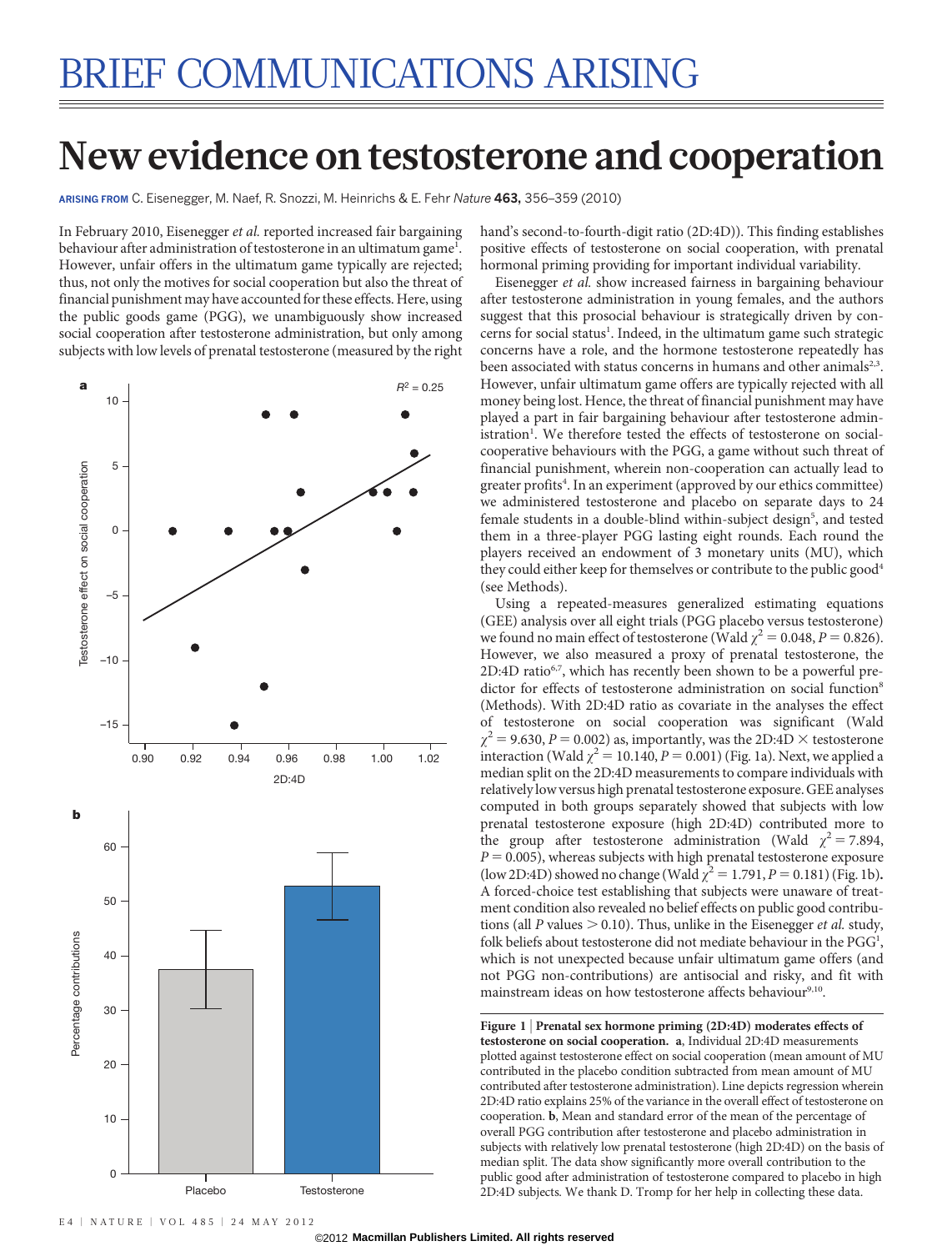# BRIEF COMMUNICATIONS ARISING

The present result supports past research in which we also show effects of testosterone that vary strongly with prenatal testosterone exposure. In that case, high prenatal testosterone exposure (low 2D:4D) boosted the negative effect of testosterone administration on cognitive empathy<sup>8</sup>. Crucially, the 2D:4D ratio apparently is interactively shaped by testosterone and oestradiol in utero, and a high 2D:4D ratio points to relatively low prenatal testosterone versus high prenatal oestradiol<sup>11-13</sup>. Furthermore, many effects of testosterone on social behaviour are thought to arise after metabolism to oestradiol<sup>2,3</sup>, but this metabolism differs between individuals<sup>14</sup>. Hypothetically, the balance between the sex steroids prenatally, marked by the 2D:4D ratio<sup>11-13</sup>, would be predictive for the rate of metabolism of testosterone into oestradiol. That is, subjects who are prenatally more strongly primed by oestradiol may also metabolize more testosterone into oestradiol<sup>13</sup>, and this could have caused the selective effect in our high 2D:4D group. Further research is necessary to test this hypothesis.

Here we challenge Eisenegger et al. by establishing the positive effects of testosterone on social cooperation in which prenatal sex hormone priming, approximated by determining 2D:4D ratios, conveys important individual variability. These data have strong implications for past and future hormone research.

## METHODS SUMMARY

For the PGG, all three players receive 3 MU per round and can contribute all or nothing to the public good. Only when at least two players contribute does each player receive an extra 6 MU irrespective of whether they made a contribution; thus non-contributors can profit most (9 MU). To create three-person groups, confederates were used to ensure there were three players involved each time, and their decisions were randomized. After the experiment we checked that no suspicions were raised about this procedure (six non-believers were excluded from analyses). For 2D:4D measurements, subjects' right hands were scanned, and 2D:4D ratios were computed twice by an experienced rater<sup>15</sup> (correlation between measurements,  $P < 0.0001$ ).

## Jack van Honk<sup>1,2</sup>, Estrella R. Montoya<sup>1</sup>, Peter A. Bos<sup>1,2</sup>, Mark van Vugt<sup>3</sup> & David Terburg<sup>1,2</sup>

<sup>1</sup>Department of Experimental Psychology, Utrecht University, 3584CS Utrecht, Netherlands.

email: j.vanhonk@uu.nl

<sup>2</sup> Department of Psychiatry, University of Cape Town, 7925 Cape Town, South Africa.

<sup>3</sup>Department of Social and Organizational Psychology, VU University, 1081 BT Amsterdam, Netherlands.

#### Received 19 October 2011; accepted 13 March 2012.

- 1. Eisenegger, C., Naef, M., Snozzi, R., Heinrichs, M. & Fehr, E. Prejudice and truth about the effect of testosterone on human bargaining behaviour. Nature 463, 356–359 (2010).
- 2. Bos, P. A., Panksepp, J., Bluthé, R. M. & van Honk, J. Acute effects of steroid hormones and neuropeptides on human social-emotional behavior: a review of single administration studies. Front. Neuroendocrinol. 33, 17–35 (2012).
- 3. Eisenegger, C., Haushofer, J. & Fehr, E. The role of testosterone in social interaction. Trends Cogn. Sci. 15, 263–271 (2011).
- 4. Van Vugt, M., De Cremer, D. & Janssen, D. P. Gender differences in cooperation and competition: the male-warrior hypothesis. Psychol. Sci. 18, 19–23 (2007).
- 5. Tuiten, A. et al. Time course of effects of testosterone administration on sexual arousal in women. Arch. Gen. Psychiatry 57, 149-153 (2000)
- 6. Breedlove, S. M. Organizational hypothesis: instances of the fingerpost. Endocrinology 151, 4116–4122 (2010).
- Hönekopp, J., Bartholdt, L., Beier, L. & Liebert, A. Second to fourth digit length ratio (2D:4D) and adult sex hormone levels: new data and a meta-analytic review. Psychoneuroendocrinology 32, 313-321 (2007).
- van Honk, J. et al. Testosterone administration impairs cognitive empathy in women depending on second-to-fourth digit ratio. Proc. Natl Acad. Sci. USA 108, 3448–3452 (2011).
- 9. Dabbs, J. M. & Dabbs, M. G. Heroes, Rogues and Lovers: On Testosterone and Behavior (McGraw-Hill, 2000).
- 10. van Honk, J. et al. Testosterone shifts the balance between sensitivity for punishment and reward in healthy young women. Psychoneuroendocrinology 29, 937–943 (2004).
- 11. Lutchmaya, S., Baron-Cohen, S., Raggatt, P., Knickmeyer, R. & Manning, J. T. 2nd to 4th digit ratios, fetal testosterone and estradiol. Early Hum. Dev. 77, 23–28 (2004).
- 12. Manning, J. T., Scutt, D., Wilson, J. & Lewis-Jones, D. I. The ratio of 2nd to 4th digit length: a predictor of sperm numbers and concentrations of testosterone, luteinizing hormone and oestrogen. Hum. Reprod. 13, 3000–3004 (1998).
- 13. Zheng, Z. & Cohn, M. J. Developmental basis of sexually dimorphic digit ratios. Proc. Natl Acad. Sci. USA 108, 16289–16294 (2011).
- 14. Sarachana, T., Xu, M., Wu, R. C. & Hu, V. W. Sex hormones in autism: androgens and estrogens differentially and reciprocally regulate RORA, a novel candidate gene for autism. PLoS ONE 6, e17116 (2011).
- 15. Millet, K. & Dewitte, S. Second to fourth digit ratio and cooperative behavior. Biol. Psychol. 71, 111-115 (2006).

Author Contributions All authors were involved in the design of the research; D.T and E.R.M. analysed data; and all authors were involved in the writing of the paper.

Competing Financial Interests Declared none.

doi:10.1038/nature11136

## Eisenegger et al. reply

REPLYING TO J. van Honk, E. R. Montoya, P. A. Bos, M. van Vugt & D. Terburg Nature 485, <http://dx.doi.org/10.1038/nature11136> (2012)

van Honk and colleagues have taken our findings on the role of testosterone in ultimatum game bargaining<sup>1</sup> a step forward by showing that the hormone has important prosocial effects beyond the ultimatum game by increasing cooperation in the public goods game (PGG)<sup>2</sup>. In contrast to the ultimatum game, participants in the PGG decide simultaneously about their cooperation levels and are not confronted with a rejection threat from other participants, suggesting a much more universal effect of testosterone on prosociality than revealed by our study<sup>1</sup>. As the PGG captures a large class of evolutionarily and contemporaneously important situations, their findings are of great interest, and considerably extend our knowledge about the causal effect of testosterone on social behaviour. In addition, their results raise intriguing questions regarding the motivational and biological mechanisms through which testosterone increased cooperation levels, suggesting that the study will trigger further important experiments.

One possibility is that testosterone directly affects people's social preferences, that is, it directly renders their motives more prosocial an explanation that seems to be favoured by van Honk and colleagues<sup>2</sup>. A second possibility is that the hormone influences subjects' beliefs about the other players' cooperation levels. For example, a subject who received testosterone may believe that others are more cooperative while their own motives remain unchanged. The rules of the PGG used in van Honk et al. are such that it is in the third player's financial interest to contribute to the public good if that subject believes that precisely one of the two other players contributes her endowment as well. Thus it is possible that the positive effect of testosterone on cooperativeness is due to the hormone's effect on beliefs about other participants' cooperation level. Of course, the two mechanisms described above are not mutually exclusive; testosterone may have causally affected subjects' motives and beliefs about others' cooperation. So far, no study has examined testosterone's causal effects